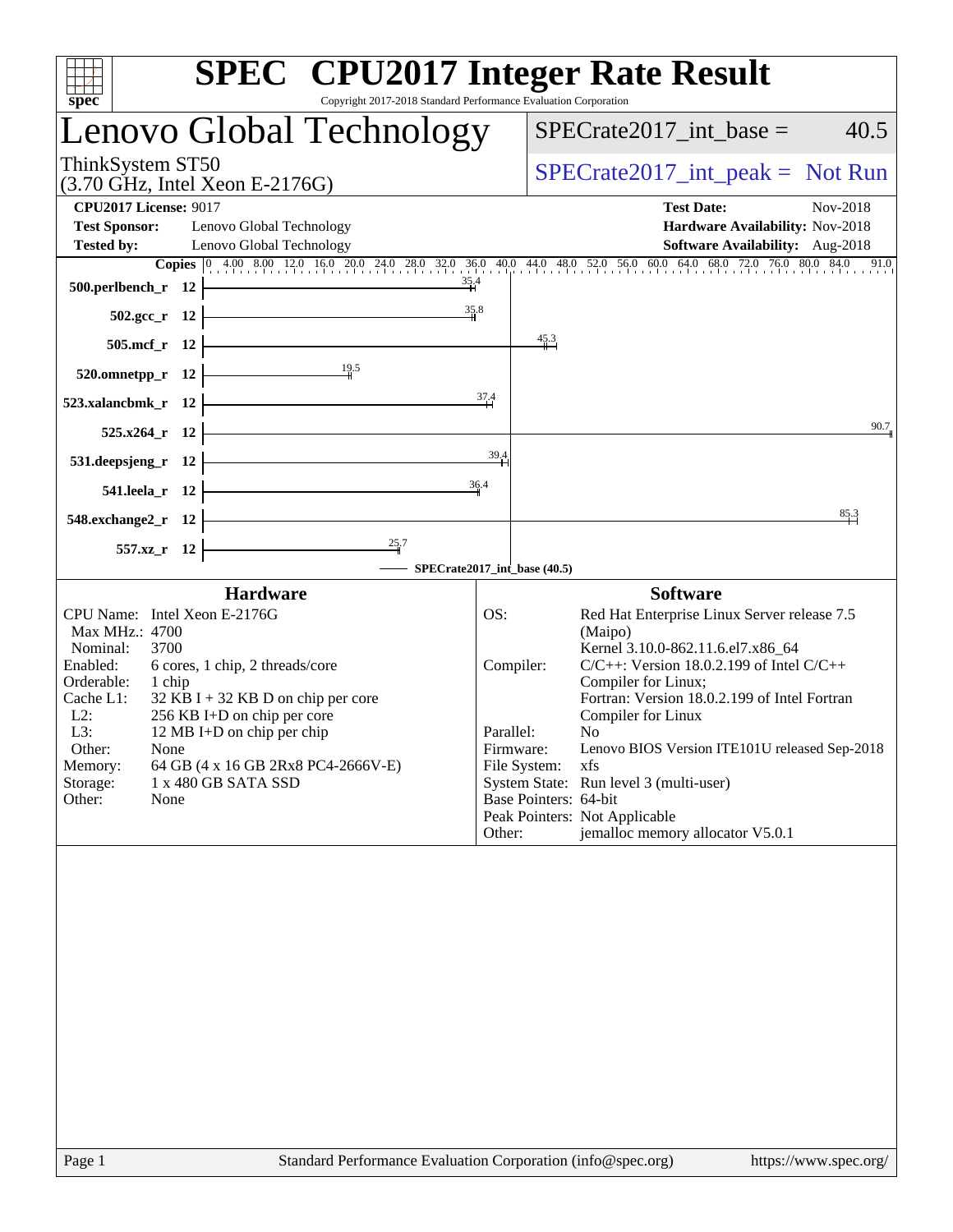

#### **[SPEC CPU2017 Integer Rate Result](http://www.spec.org/auto/cpu2017/Docs/result-fields.html#SPECCPU2017IntegerRateResult)** Copyright 2017-2018 Standard Performance Evaluation Corporation

# Lenovo Global Technology

SPECrate2017 int\_base =  $40.5$ 

(3.70 GHz, Intel Xeon E-2176G)

ThinkSystem ST50  $SPECrate2017$ \_int\_peak = Not Run

**[Test Sponsor:](http://www.spec.org/auto/cpu2017/Docs/result-fields.html#TestSponsor)** Lenovo Global Technology **[Hardware Availability:](http://www.spec.org/auto/cpu2017/Docs/result-fields.html#HardwareAvailability)** Nov-2018 **[Tested by:](http://www.spec.org/auto/cpu2017/Docs/result-fields.html#Testedby)** Lenovo Global Technology **[Software Availability:](http://www.spec.org/auto/cpu2017/Docs/result-fields.html#SoftwareAvailability)** Aug-2018

**[CPU2017 License:](http://www.spec.org/auto/cpu2017/Docs/result-fields.html#CPU2017License)** 9017 **[Test Date:](http://www.spec.org/auto/cpu2017/Docs/result-fields.html#TestDate)** Nov-2018

### **[Results Table](http://www.spec.org/auto/cpu2017/Docs/result-fields.html#ResultsTable)**

|                           | <b>Base</b>   |                |                |                |       | <b>Peak</b>    |       |               |                |              |                |              |                |              |
|---------------------------|---------------|----------------|----------------|----------------|-------|----------------|-------|---------------|----------------|--------------|----------------|--------------|----------------|--------------|
| <b>Benchmark</b>          | <b>Copies</b> | <b>Seconds</b> | Ratio          | <b>Seconds</b> | Ratio | <b>Seconds</b> | Ratio | <b>Copies</b> | <b>Seconds</b> | <b>Ratio</b> | <b>Seconds</b> | <b>Ratio</b> | <b>Seconds</b> | <b>Ratio</b> |
| 500.perlbench_r           | 12            | 532            | 35.9           | 540            | 35.4  | 542            | 35.2  |               |                |              |                |              |                |              |
| $502.\text{gcc\_r}$       | 12            | 475            | 35.8           | 473            | 35.9  | 479            | 35.5  |               |                |              |                |              |                |              |
| $505$ .mcf r              | 12            | 416            | 46.6           | 431            | 45.0  | 428            | 45.3  |               |                |              |                |              |                |              |
| 520.omnetpp_r             | 12            | 808            | 19.5           | 808            | 19.5  | 818            | 19.2  |               |                |              |                |              |                |              |
| 523.xalancbmk r           | 12            | 332            | 38.2           | 339            | 37.4  | 339            | 37.4  |               |                |              |                |              |                |              |
| 525.x264 r                | 12            | 232            | 90.7           | 231            | 90.9  | 232            | 90.6  |               |                |              |                |              |                |              |
| 531.deepsjeng_r           | 12            | 342            | 40.2           | 349            | 39.4  | 349            | 39.4  |               |                |              |                |              |                |              |
| 541.leela r               | 12            | 545            | 36.5           | 549            | 36.2  | 546            | 36.4  |               |                |              |                |              |                |              |
| 548.exchange2_r           | 12            | 369            | 85.2           | 369            | 85.3  | 364            | 86.3  |               |                |              |                |              |                |              |
| 557.xz r                  | 12            | 501            | 25.9           | 504            | 25.7  | 504            | 25.7  |               |                |              |                |              |                |              |
| $SPECrate2017$ int base = |               |                | 40.5           |                |       |                |       |               |                |              |                |              |                |              |
| $SPECrate2017$ int peak = |               |                | <b>Not Run</b> |                |       |                |       |               |                |              |                |              |                |              |

Results appear in the [order in which they were run](http://www.spec.org/auto/cpu2017/Docs/result-fields.html#RunOrder). Bold underlined text [indicates a median measurement](http://www.spec.org/auto/cpu2017/Docs/result-fields.html#Median).

#### **[Submit Notes](http://www.spec.org/auto/cpu2017/Docs/result-fields.html#SubmitNotes)**

 The taskset mechanism was used to bind copies to processors. The config file option 'submit' was used to generate taskset commands to bind each copy to a specific processor. For details, please see the config file.

### **[Operating System Notes](http://www.spec.org/auto/cpu2017/Docs/result-fields.html#OperatingSystemNotes)**

Stack size set to unlimited using "ulimit -s unlimited"

### **[General Notes](http://www.spec.org/auto/cpu2017/Docs/result-fields.html#GeneralNotes)**

Environment variables set by runcpu before the start of the run: LD\_LIBRARY\_PATH = "/home/cpu2017-1.0.5-ic18.0u2/lib/ia32:/home/cpu2017-1.0.5-ic18.0u2/lib/intel64" LD\_LIBRARY\_PATH = "\$LD\_LIBRARY\_PATH:/home/cpu2017-1.0.5-ic18.0u2/je5.0.1-32:/home/cpu2017-1.0.5-ic18.0u2/je5.0.1-64" Binaries compiled on a system with 1x Intel Core i7-6700K CPU + 32GB RAM memory using Redhat Enterprise Linux 7.5 Transparent Huge Pages enabled by default Prior to runcpu invocation Filesystem page cache synced and cleared with: sync; echo 3> /proc/sys/vm/drop\_caches Yes: The test sponsor attests, as of date of publication, that CVE-2017-5754 (Meltdown) is mitigated in the system as tested and documented. Yes: The test sponsor attests, as of date of publication, that CVE-2017-5753 (Spectre variant 1) is mitigated in the system as tested and documented. Yes: The test sponsor attests, as of date of publication, that CVE-2017-5715 (Spectre variant 2) is mitigated in the system as tested and documented.

**(Continued on next page)**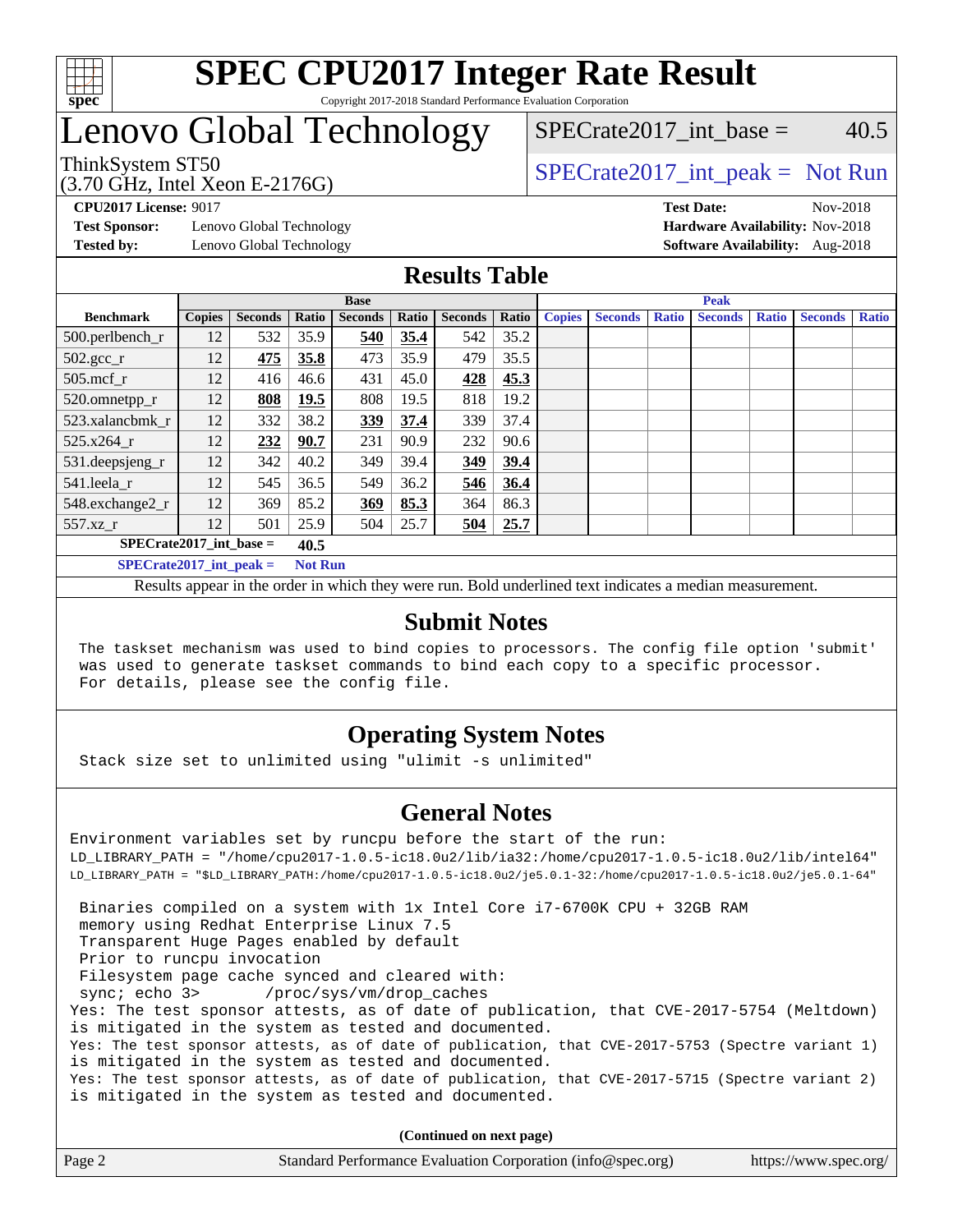

# **[SPEC CPU2017 Integer Rate Result](http://www.spec.org/auto/cpu2017/Docs/result-fields.html#SPECCPU2017IntegerRateResult)**

Copyright 2017-2018 Standard Performance Evaluation Corporation

# Lenovo Global Technology

ThinkSystem ST50  $SPECrate2017$ \_int\_peak = Not Run

SPECrate2017 int\_base =  $40.5$ 

(3.70 GHz, Intel Xeon E-2176G)

**[CPU2017 License:](http://www.spec.org/auto/cpu2017/Docs/result-fields.html#CPU2017License)** 9017 **[Test Date:](http://www.spec.org/auto/cpu2017/Docs/result-fields.html#TestDate)** Nov-2018

**[Test Sponsor:](http://www.spec.org/auto/cpu2017/Docs/result-fields.html#TestSponsor)** Lenovo Global Technology **[Hardware Availability:](http://www.spec.org/auto/cpu2017/Docs/result-fields.html#HardwareAvailability)** Nov-2018 **[Tested by:](http://www.spec.org/auto/cpu2017/Docs/result-fields.html#Testedby)** Lenovo Global Technology **[Software Availability:](http://www.spec.org/auto/cpu2017/Docs/result-fields.html#SoftwareAvailability)** Aug-2018

Page 3 Standard Performance Evaluation Corporation [\(info@spec.org\)](mailto:info@spec.org) <https://www.spec.org/> **[General Notes \(Continued\)](http://www.spec.org/auto/cpu2017/Docs/result-fields.html#GeneralNotes)** jemalloc, a general purpose malloc implementation built with the RedHat Enterprise 7.5, and the system compiler gcc 4.8.5 sources available from jemalloc.net or <https://github.com/jemalloc/jemalloc/releases> **[Platform Notes](http://www.spec.org/auto/cpu2017/Docs/result-fields.html#PlatformNotes)** BIOS configuration: ICE Performance Mode set to 4HD Cooling Mode Sysinfo program /home/cpu2017-1.0.5-ic18.0u2/bin/sysinfo Rev: r5974 of 2018-05-19 9bcde8f2999c33d61f64985e45859ea9 running on st50 Fri Nov 2 22:39:45 2018 SUT (System Under Test) info as seen by some common utilities. For more information on this section, see <https://www.spec.org/cpu2017/Docs/config.html#sysinfo> From /proc/cpuinfo model name : Intel(R) Xeon(R) E-2176G CPU @ 3.70GHz 1 "physical id"s (chips) 12 "processors" cores, siblings (Caution: counting these is hw and system dependent. The following excerpts from /proc/cpuinfo might not be reliable. Use with caution.) cpu cores : 6 siblings : 12 physical 0: cores 0 1 2 3 4 5 From lscpu: Architecture: x86\_64 CPU op-mode(s): 32-bit, 64-bit Byte Order: Little Endian  $CPU(s):$  12 On-line CPU(s) list: 0-11 Thread(s) per core: 2 Core(s) per socket: 6 Socket(s): 1 NUMA node(s): 1 Vendor ID: GenuineIntel CPU family: 6 Model: 158 Model name: Intel(R) Xeon(R) E-2176G CPU @ 3.70GHz Stepping: 10 CPU MHz: 1795.574 CPU max MHz: 4700.0000 CPU min MHz: 800.0000 BogoMIPS: 7392.00 Virtualization: VT-x **(Continued on next page)**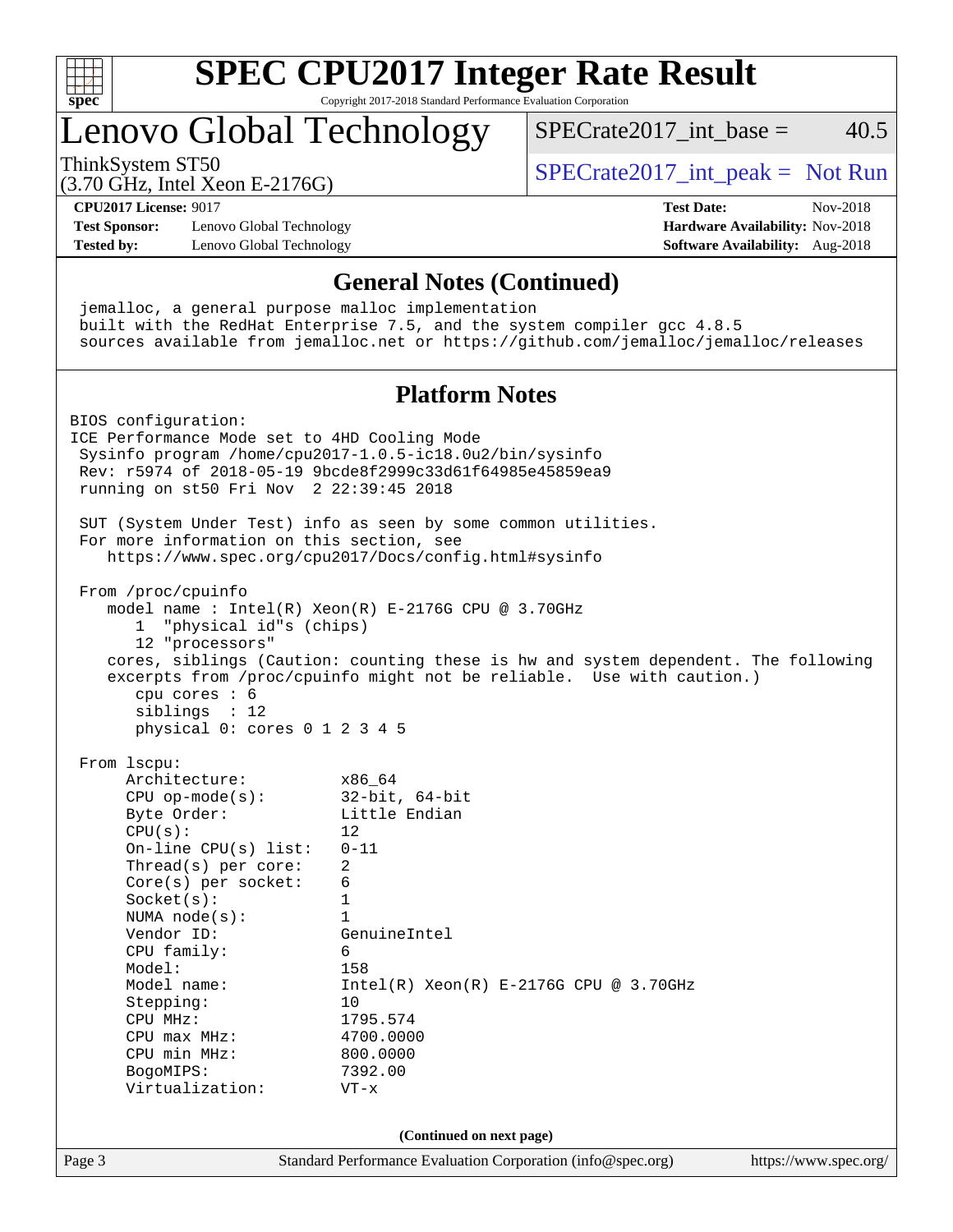

# **[SPEC CPU2017 Integer Rate Result](http://www.spec.org/auto/cpu2017/Docs/result-fields.html#SPECCPU2017IntegerRateResult)**

Copyright 2017-2018 Standard Performance Evaluation Corporation

Lenovo Global Technology

ThinkSystem ST50  $SPECrate2017$ \_int\_peak = Not Run

 $SPECTate2017$ \_int\_base = 40.5

**[CPU2017 License:](http://www.spec.org/auto/cpu2017/Docs/result-fields.html#CPU2017License)** 9017 **[Test Date:](http://www.spec.org/auto/cpu2017/Docs/result-fields.html#TestDate)** Nov-2018

**[Test Sponsor:](http://www.spec.org/auto/cpu2017/Docs/result-fields.html#TestSponsor)** Lenovo Global Technology **[Hardware Availability:](http://www.spec.org/auto/cpu2017/Docs/result-fields.html#HardwareAvailability)** Nov-2018 **[Tested by:](http://www.spec.org/auto/cpu2017/Docs/result-fields.html#Testedby)** Lenovo Global Technology **[Software Availability:](http://www.spec.org/auto/cpu2017/Docs/result-fields.html#SoftwareAvailability)** Aug-2018

(3.70 GHz, Intel Xeon E-2176G)

#### **[Platform Notes \(Continued\)](http://www.spec.org/auto/cpu2017/Docs/result-fields.html#PlatformNotes)**

 L1d cache: 32K L1i cache: 32K L2 cache: 256K L3 cache: 12288K NUMA node0 CPU(s): 0-11 Flags: fpu vme de pse tsc msr pae mce cx8 apic sep mtrr pge mca cmov pat pse36 clflush dts acpi mmx fxsr sse sse2 ss ht tm pbe syscall nx pdpe1gb rdtscp lm constant\_tsc art arch\_perfmon pebs bts rep\_good nopl xtopology nonstop\_tsc aperfmperf eagerfpu pni pclmulqdq dtes64 monitor ds\_cpl vmx smx est tm2 ssse3 sdbg fma cx16 xtpr pdcm pcid sse4\_1 sse4\_2 x2apic movbe popcnt tsc\_deadline\_timer aes xsave avx f16c rdrand lahf\_lm abm 3dnowprefetch epb intel\_pt ssbd ibrs ibpb stibp tpr\_shadow vnmi flexpriority ept vpid fsgsbase tsc\_adjust bmi1 hle avx2 smep bmi2 erms invpcid rtm mpx rdseed adx smap clflushopt xsaveopt xsavec xgetbv1 dtherm ida arat pln pts hwp hwp\_notify hwp\_act\_window hwp\_epp spec\_ctrl intel\_stibp flush\_l1d /proc/cpuinfo cache data cache size : 12288 KB From numactl --hardware WARNING: a numactl 'node' might or might not correspond to a physical chip. available: 1 nodes (0) node 0 cpus: 0 1 2 3 4 5 6 7 8 9 10 11 node 0 size: 65371 MB node 0 free: 61779 MB node distances: node 0 0: 10 From /proc/meminfo MemTotal: 65807636 kB HugePages\_Total: 0 Hugepagesize: 2048 kB From /etc/\*release\* /etc/\*version\* os-release: NAME="Red Hat Enterprise Linux Server" VERSION="7.5 (Maipo)" ID="rhel" ID\_LIKE="fedora" VARIANT="Server" VARIANT\_ID="server" VERSION\_ID="7.5" PRETTY\_NAME="Red Hat Enterprise Linux Server 7.5 (Maipo)" redhat-release: Red Hat Enterprise Linux Server release 7.5 (Maipo) system-release: Red Hat Enterprise Linux Server release 7.5 (Maipo) system-release-cpe: cpe:/o:redhat:enterprise\_linux:7.5:ga:server

**(Continued on next page)**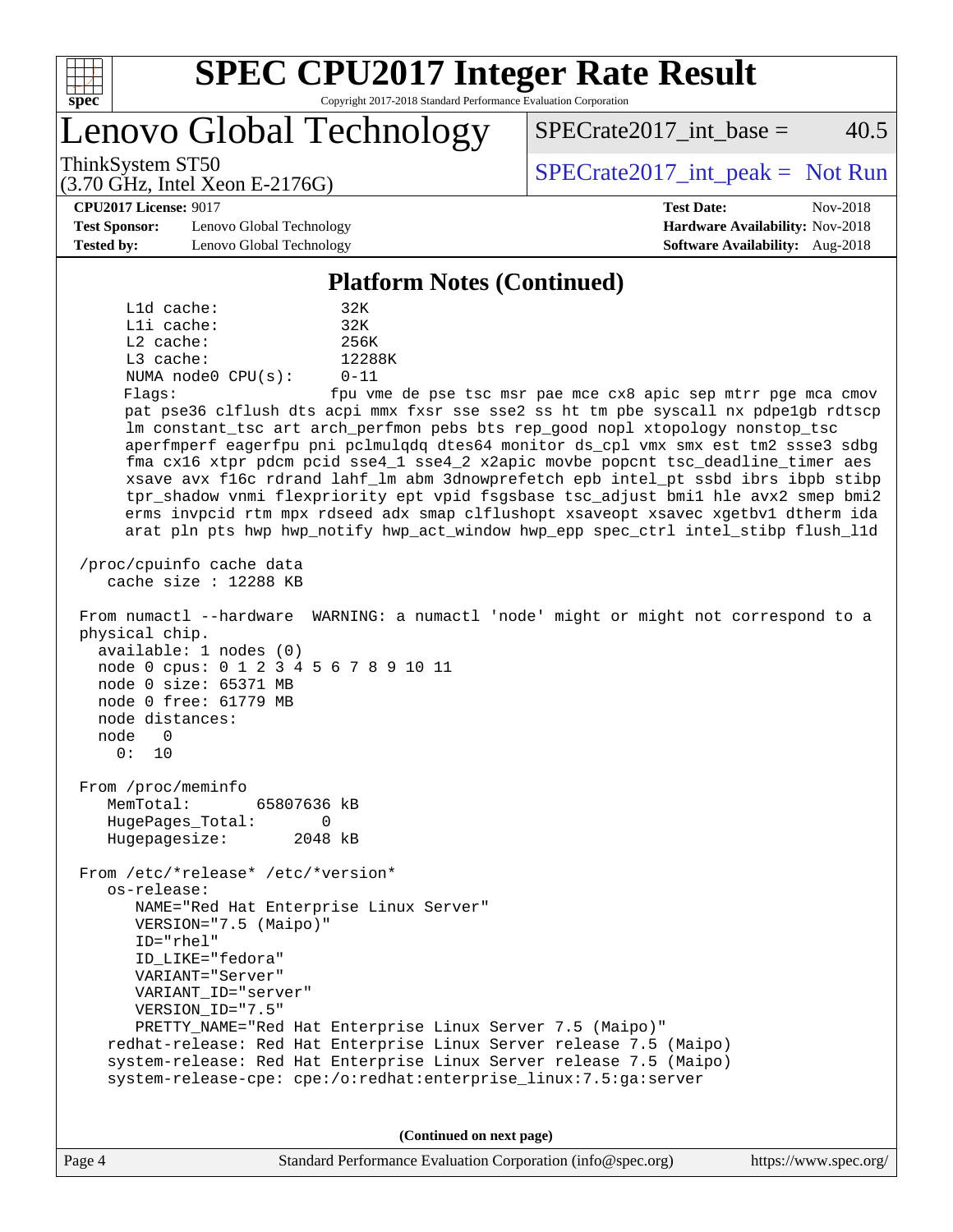| c<br>ŧ<br>ı |  |  |  |  |  |  |  |
|-------------|--|--|--|--|--|--|--|

# **[SPEC CPU2017 Integer Rate Result](http://www.spec.org/auto/cpu2017/Docs/result-fields.html#SPECCPU2017IntegerRateResult)**

Copyright 2017-2018 Standard Performance Evaluation Corporation

# Lenovo Global Technology

ThinkSystem ST50  $SPECrate2017$ \_int\_peak = Not Run

SPECrate2017 int\_base =  $40.5$ 

(3.70 GHz, Intel Xeon E-2176G)

**[Test Sponsor:](http://www.spec.org/auto/cpu2017/Docs/result-fields.html#TestSponsor)** Lenovo Global Technology **[Hardware Availability:](http://www.spec.org/auto/cpu2017/Docs/result-fields.html#HardwareAvailability)** Nov-2018 **[Tested by:](http://www.spec.org/auto/cpu2017/Docs/result-fields.html#Testedby)** Lenovo Global Technology **[Software Availability:](http://www.spec.org/auto/cpu2017/Docs/result-fields.html#SoftwareAvailability)** Aug-2018

**[CPU2017 License:](http://www.spec.org/auto/cpu2017/Docs/result-fields.html#CPU2017License)** 9017 **[Test Date:](http://www.spec.org/auto/cpu2017/Docs/result-fields.html#TestDate)** Nov-2018

#### **[Platform Notes \(Continued\)](http://www.spec.org/auto/cpu2017/Docs/result-fields.html#PlatformNotes)**

uname -a:

 Linux st50 3.10.0-862.11.6.el7.x86\_64 #1 SMP Fri Aug 10 16:55:11 UTC 2018 x86\_64 x86\_64 x86\_64 GNU/Linux

Kernel self-reported vulnerability status:

 CVE-2017-5754 (Meltdown): Mitigation: PTI CVE-2017-5753 (Spectre variant 1): Mitigation: Load fences, \_\_user pointer sanitization CVE-2017-5715 (Spectre variant 2): Mitigation: IBRS (kernel)

run-level 3 Nov 2 16:03

 SPEC is set to: /home/cpu2017-1.0.5-ic18.0u2 Filesystem Type Size Used Avail Use% Mounted on /dev/sda2 xfs 381G 338G 43G 89% /home

 Additional information from dmidecode follows. WARNING: Use caution when you interpret this section. The 'dmidecode' program reads system data which is "intended to allow hardware to be accurately determined", but the intent may not be met, as there are frequent changes to hardware, firmware, and the "DMTF SMBIOS" standard. BIOS LENOVO ITE101U 09/12/2018

Memory:

4x SK Hynix HMA82GU7CJR8N-VK 16 GB 2 rank 2667

(End of data from sysinfo program)

#### **[Compiler Version Notes](http://www.spec.org/auto/cpu2017/Docs/result-fields.html#CompilerVersionNotes)**

| Page 5 | Standard Performance Evaluation Corporation (info@spec.org)<br>https://www.spec.org/                                                     |
|--------|------------------------------------------------------------------------------------------------------------------------------------------|
|        | (Continued on next page)                                                                                                                 |
| FC     | 548.exchange2 r(base)                                                                                                                    |
|        |                                                                                                                                          |
|        | icpc (ICC) 18.0.2 20180210<br>Copyright (C) 1985-2018 Intel Corporation. All rights reserved.                                            |
|        | ==================================<br>CXXC 520.omnetpp $r(base)$ 523.xalancbmk $r(base)$ 531.deepsjeng $r(base)$<br>$541.$ leela r(base) |
|        | $\text{icc}$ (ICC) 18.0.2 20180210<br>Copyright (C) 1985-2018 Intel Corporation. All rights reserved.                                    |
| CC.    | 500.perlbench_r(base) 502.gcc_r(base) 505.mcf_r(base) 525.x264_r(base)<br>$557.xx$ $r(base)$                                             |
|        |                                                                                                                                          |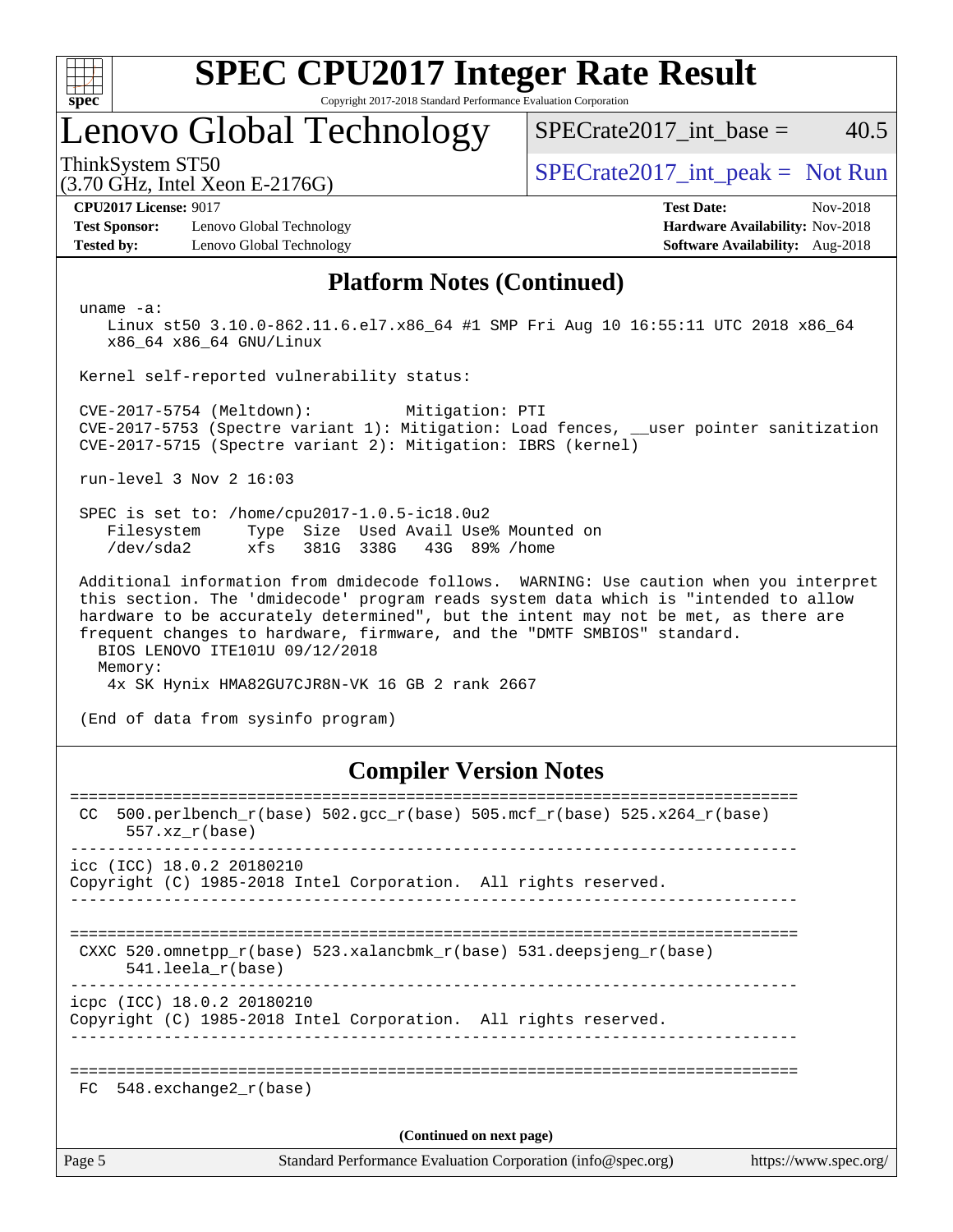

#### **[SPEC CPU2017 Integer Rate Result](http://www.spec.org/auto/cpu2017/Docs/result-fields.html#SPECCPU2017IntegerRateResult)** Copyright 2017-2018 Standard Performance Evaluation Corporation

# Lenovo Global Technology

 $SPECTate2017\_int\_base = 40.5$ 

(3.70 GHz, Intel Xeon E-2176G)

ThinkSystem ST50  $SPECrate2017$ \_int\_peak = Not Run

**[Test Sponsor:](http://www.spec.org/auto/cpu2017/Docs/result-fields.html#TestSponsor)** Lenovo Global Technology **[Hardware Availability:](http://www.spec.org/auto/cpu2017/Docs/result-fields.html#HardwareAvailability)** Nov-2018 **[Tested by:](http://www.spec.org/auto/cpu2017/Docs/result-fields.html#Testedby)** Lenovo Global Technology **[Software Availability:](http://www.spec.org/auto/cpu2017/Docs/result-fields.html#SoftwareAvailability)** Aug-2018

**[CPU2017 License:](http://www.spec.org/auto/cpu2017/Docs/result-fields.html#CPU2017License)** 9017 **[Test Date:](http://www.spec.org/auto/cpu2017/Docs/result-fields.html#TestDate)** Nov-2018

### **[Compiler Version Notes \(Continued\)](http://www.spec.org/auto/cpu2017/Docs/result-fields.html#CompilerVersionNotes)**

------------------------------------------------------------------------------

ifort (IFORT) 18.0.2 20180210

Copyright (C) 1985-2018 Intel Corporation. All rights reserved.

------------------------------------------------------------------------------

## **[Base Compiler Invocation](http://www.spec.org/auto/cpu2017/Docs/result-fields.html#BaseCompilerInvocation)**

#### [C benchmarks](http://www.spec.org/auto/cpu2017/Docs/result-fields.html#Cbenchmarks): [icc -m64 -std=c11](http://www.spec.org/cpu2017/results/res2018q4/cpu2017-20181113-09708.flags.html#user_CCbase_intel_icc_64bit_c11_33ee0cdaae7deeeab2a9725423ba97205ce30f63b9926c2519791662299b76a0318f32ddfffdc46587804de3178b4f9328c46fa7c2b0cd779d7a61945c91cd35)

[C++ benchmarks:](http://www.spec.org/auto/cpu2017/Docs/result-fields.html#CXXbenchmarks) [icpc -m64](http://www.spec.org/cpu2017/results/res2018q4/cpu2017-20181113-09708.flags.html#user_CXXbase_intel_icpc_64bit_4ecb2543ae3f1412ef961e0650ca070fec7b7afdcd6ed48761b84423119d1bf6bdf5cad15b44d48e7256388bc77273b966e5eb805aefd121eb22e9299b2ec9d9)

[Fortran benchmarks](http://www.spec.org/auto/cpu2017/Docs/result-fields.html#Fortranbenchmarks): [ifort -m64](http://www.spec.org/cpu2017/results/res2018q4/cpu2017-20181113-09708.flags.html#user_FCbase_intel_ifort_64bit_24f2bb282fbaeffd6157abe4f878425411749daecae9a33200eee2bee2fe76f3b89351d69a8130dd5949958ce389cf37ff59a95e7a40d588e8d3a57e0c3fd751)

## **[Base Portability Flags](http://www.spec.org/auto/cpu2017/Docs/result-fields.html#BasePortabilityFlags)**

 500.perlbench\_r: [-DSPEC\\_LP64](http://www.spec.org/cpu2017/results/res2018q4/cpu2017-20181113-09708.flags.html#b500.perlbench_r_basePORTABILITY_DSPEC_LP64) [-DSPEC\\_LINUX\\_X64](http://www.spec.org/cpu2017/results/res2018q4/cpu2017-20181113-09708.flags.html#b500.perlbench_r_baseCPORTABILITY_DSPEC_LINUX_X64) 502.gcc\_r: [-DSPEC\\_LP64](http://www.spec.org/cpu2017/results/res2018q4/cpu2017-20181113-09708.flags.html#suite_basePORTABILITY502_gcc_r_DSPEC_LP64) 505.mcf\_r: [-DSPEC\\_LP64](http://www.spec.org/cpu2017/results/res2018q4/cpu2017-20181113-09708.flags.html#suite_basePORTABILITY505_mcf_r_DSPEC_LP64) 520.omnetpp\_r: [-DSPEC\\_LP64](http://www.spec.org/cpu2017/results/res2018q4/cpu2017-20181113-09708.flags.html#suite_basePORTABILITY520_omnetpp_r_DSPEC_LP64) 523.xalancbmk\_r: [-DSPEC\\_LP64](http://www.spec.org/cpu2017/results/res2018q4/cpu2017-20181113-09708.flags.html#suite_basePORTABILITY523_xalancbmk_r_DSPEC_LP64) [-DSPEC\\_LINUX](http://www.spec.org/cpu2017/results/res2018q4/cpu2017-20181113-09708.flags.html#b523.xalancbmk_r_baseCXXPORTABILITY_DSPEC_LINUX) 525.x264\_r: [-DSPEC\\_LP64](http://www.spec.org/cpu2017/results/res2018q4/cpu2017-20181113-09708.flags.html#suite_basePORTABILITY525_x264_r_DSPEC_LP64) 531.deepsjeng\_r: [-DSPEC\\_LP64](http://www.spec.org/cpu2017/results/res2018q4/cpu2017-20181113-09708.flags.html#suite_basePORTABILITY531_deepsjeng_r_DSPEC_LP64) 541.leela\_r: [-DSPEC\\_LP64](http://www.spec.org/cpu2017/results/res2018q4/cpu2017-20181113-09708.flags.html#suite_basePORTABILITY541_leela_r_DSPEC_LP64) 548.exchange2\_r: [-DSPEC\\_LP64](http://www.spec.org/cpu2017/results/res2018q4/cpu2017-20181113-09708.flags.html#suite_basePORTABILITY548_exchange2_r_DSPEC_LP64) 557.xz\_r: [-DSPEC\\_LP64](http://www.spec.org/cpu2017/results/res2018q4/cpu2017-20181113-09708.flags.html#suite_basePORTABILITY557_xz_r_DSPEC_LP64)

# **[Base Optimization Flags](http://www.spec.org/auto/cpu2017/Docs/result-fields.html#BaseOptimizationFlags)**

#### [C benchmarks](http://www.spec.org/auto/cpu2017/Docs/result-fields.html#Cbenchmarks):

[-Wl,-z,muldefs](http://www.spec.org/cpu2017/results/res2018q4/cpu2017-20181113-09708.flags.html#user_CCbase_link_force_multiple1_b4cbdb97b34bdee9ceefcfe54f4c8ea74255f0b02a4b23e853cdb0e18eb4525ac79b5a88067c842dd0ee6996c24547a27a4b99331201badda8798ef8a743f577) [-xCORE-AVX2](http://www.spec.org/cpu2017/results/res2018q4/cpu2017-20181113-09708.flags.html#user_CCbase_f-xCORE-AVX2) [-ipo](http://www.spec.org/cpu2017/results/res2018q4/cpu2017-20181113-09708.flags.html#user_CCbase_f-ipo) [-O3](http://www.spec.org/cpu2017/results/res2018q4/cpu2017-20181113-09708.flags.html#user_CCbase_f-O3) [-no-prec-div](http://www.spec.org/cpu2017/results/res2018q4/cpu2017-20181113-09708.flags.html#user_CCbase_f-no-prec-div) [-qopt-mem-layout-trans=3](http://www.spec.org/cpu2017/results/res2018q4/cpu2017-20181113-09708.flags.html#user_CCbase_f-qopt-mem-layout-trans_de80db37974c74b1f0e20d883f0b675c88c3b01e9d123adea9b28688d64333345fb62bc4a798493513fdb68f60282f9a726aa07f478b2f7113531aecce732043) [-L/usr/local/je5.0.1-64/lib](http://www.spec.org/cpu2017/results/res2018q4/cpu2017-20181113-09708.flags.html#user_CCbase_jemalloc_link_path64_4b10a636b7bce113509b17f3bd0d6226c5fb2346b9178c2d0232c14f04ab830f976640479e5c33dc2bcbbdad86ecfb6634cbbd4418746f06f368b512fced5394) [-ljemalloc](http://www.spec.org/cpu2017/results/res2018q4/cpu2017-20181113-09708.flags.html#user_CCbase_jemalloc_link_lib_d1249b907c500fa1c0672f44f562e3d0f79738ae9e3c4a9c376d49f265a04b9c99b167ecedbf6711b3085be911c67ff61f150a17b3472be731631ba4d0471706)

[C++ benchmarks:](http://www.spec.org/auto/cpu2017/Docs/result-fields.html#CXXbenchmarks) [-Wl,-z,muldefs](http://www.spec.org/cpu2017/results/res2018q4/cpu2017-20181113-09708.flags.html#user_CXXbase_link_force_multiple1_b4cbdb97b34bdee9ceefcfe54f4c8ea74255f0b02a4b23e853cdb0e18eb4525ac79b5a88067c842dd0ee6996c24547a27a4b99331201badda8798ef8a743f577) [-xCORE-AVX2](http://www.spec.org/cpu2017/results/res2018q4/cpu2017-20181113-09708.flags.html#user_CXXbase_f-xCORE-AVX2) [-ipo](http://www.spec.org/cpu2017/results/res2018q4/cpu2017-20181113-09708.flags.html#user_CXXbase_f-ipo) [-O3](http://www.spec.org/cpu2017/results/res2018q4/cpu2017-20181113-09708.flags.html#user_CXXbase_f-O3) [-no-prec-div](http://www.spec.org/cpu2017/results/res2018q4/cpu2017-20181113-09708.flags.html#user_CXXbase_f-no-prec-div) [-qopt-mem-layout-trans=3](http://www.spec.org/cpu2017/results/res2018q4/cpu2017-20181113-09708.flags.html#user_CXXbase_f-qopt-mem-layout-trans_de80db37974c74b1f0e20d883f0b675c88c3b01e9d123adea9b28688d64333345fb62bc4a798493513fdb68f60282f9a726aa07f478b2f7113531aecce732043) [-L/usr/local/je5.0.1-64/lib](http://www.spec.org/cpu2017/results/res2018q4/cpu2017-20181113-09708.flags.html#user_CXXbase_jemalloc_link_path64_4b10a636b7bce113509b17f3bd0d6226c5fb2346b9178c2d0232c14f04ab830f976640479e5c33dc2bcbbdad86ecfb6634cbbd4418746f06f368b512fced5394) [-ljemalloc](http://www.spec.org/cpu2017/results/res2018q4/cpu2017-20181113-09708.flags.html#user_CXXbase_jemalloc_link_lib_d1249b907c500fa1c0672f44f562e3d0f79738ae9e3c4a9c376d49f265a04b9c99b167ecedbf6711b3085be911c67ff61f150a17b3472be731631ba4d0471706)

[Fortran benchmarks](http://www.spec.org/auto/cpu2017/Docs/result-fields.html#Fortranbenchmarks): [-Wl,-z,muldefs](http://www.spec.org/cpu2017/results/res2018q4/cpu2017-20181113-09708.flags.html#user_FCbase_link_force_multiple1_b4cbdb97b34bdee9ceefcfe54f4c8ea74255f0b02a4b23e853cdb0e18eb4525ac79b5a88067c842dd0ee6996c24547a27a4b99331201badda8798ef8a743f577) [-xCORE-AVX2](http://www.spec.org/cpu2017/results/res2018q4/cpu2017-20181113-09708.flags.html#user_FCbase_f-xCORE-AVX2) [-ipo](http://www.spec.org/cpu2017/results/res2018q4/cpu2017-20181113-09708.flags.html#user_FCbase_f-ipo) [-O3](http://www.spec.org/cpu2017/results/res2018q4/cpu2017-20181113-09708.flags.html#user_FCbase_f-O3) [-no-prec-div](http://www.spec.org/cpu2017/results/res2018q4/cpu2017-20181113-09708.flags.html#user_FCbase_f-no-prec-div)

**(Continued on next page)**

| Page 6 | Standard Performance Evaluation Corporation (info@spec.org) |  | https://www.spec.org/ |
|--------|-------------------------------------------------------------|--|-----------------------|
|--------|-------------------------------------------------------------|--|-----------------------|